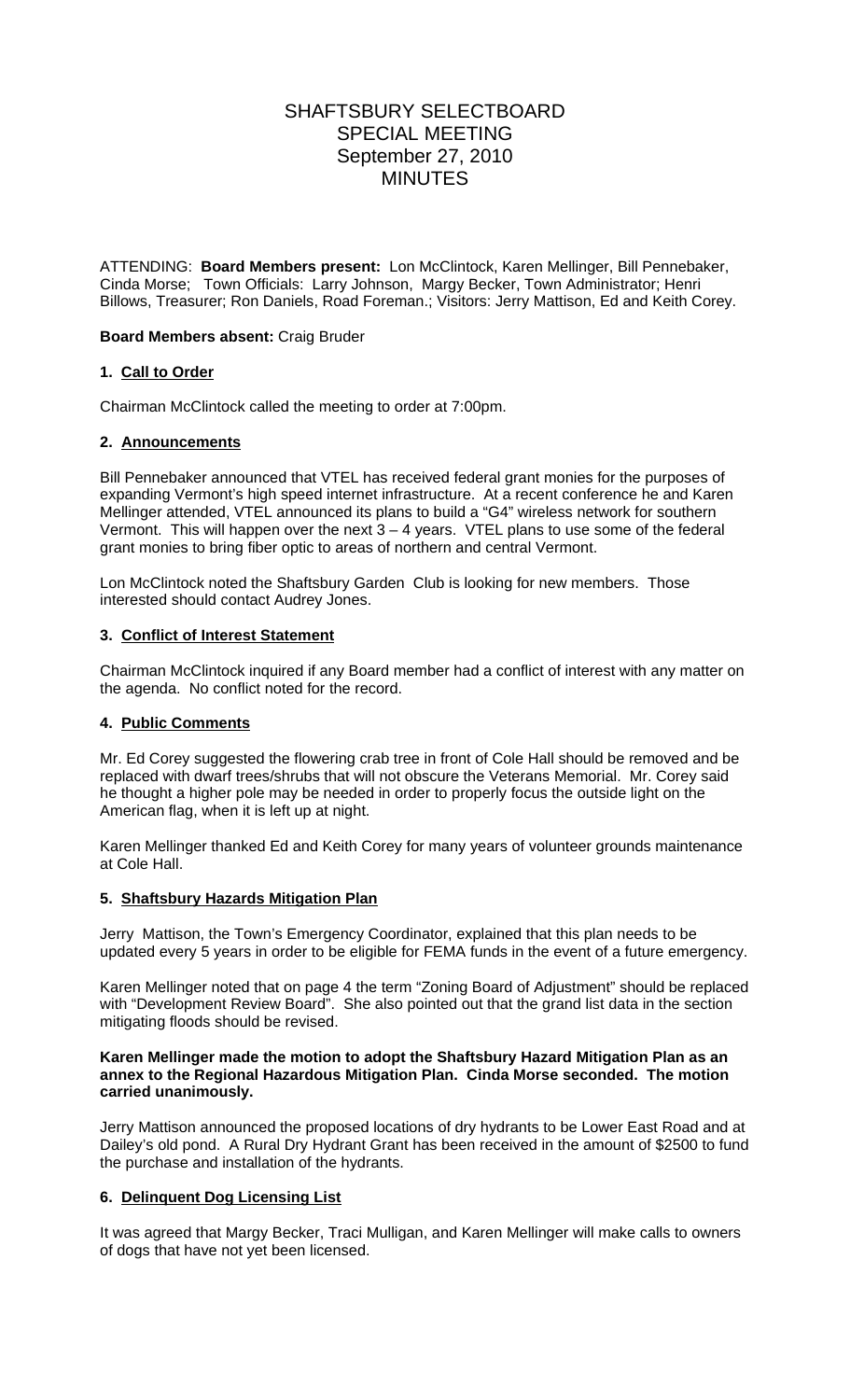It was agreed that a revised enforcement process should include a combination of letters (informal and formal) and a phone call. After that time a ticket should be issued. Lon McClintock will meet with the Town Clerk to review the collection and recordation of late fees.

# **7. Bid Openings: Energy Efficiency Improvements (Grant)**

Margy Becker opened and announced the following bids:

#### **Task 1: Boiler Replacement at Buck Hill Fire Station**

| Rick Stratton Plumbing and Heating: \$13,400 |          |
|----------------------------------------------|----------|
| Roy Plumbing & Heating:                      | \$15,348 |
| Hayden Plumbing & Heating:                   | \$12,844 |
| Bennington Cooling & Heating                 | \$14,412 |
| <b>Ashley Swift</b>                          | \$26,460 |

## **Task 2: Design, install double-glazed interior window panel system Cole Hall**

Wido-Therm/Advanced Energy Panels \$14,914.84

## **Task 3: Remove old fiberglass insulation, re-insulate attic, air seal and weather strip (Cole Hall)**

| <b>Turegon Builders</b> | \$12,290 |
|-------------------------|----------|
| Hand Energy             | \$10,420 |

## **Task 4: Boiler Controls for Cole Hall**

| Ashley Swift | \$9,840 |
|--------------|---------|
|              |         |

Karen Mellinger, Margy Becker, and Bill Christian will review bids and report back to the Selectboard on October 4 to recommend bid awards.

#### **8. Parking Ordinance:**

Margy Becker informed the Board that the road crew has asked for some kind of regulation of parking in the Village during winter months. She distributed a draft parking ordinance. The Board discussed alternative parking arrangements that might pose a solution. The Board agreed to discuss the issue with the Road Foreman in an upcoming meeting.

## **9. Facilities Planning:**

Lon McClintock provided an update on facilities planning. The Facilities Committee has just recently met and examined revised plans for expansion of Cole Hall. Mark Wesner will be revising his construction cost estimates. Since the ground floor entry to offices in the basement (Town Clerk, Town Administrator) is proposed to be re-located to the rear of the building – Cinda Morse suggested plans should provide for "first contact" with a person – rather than with office doors and signs to Judy's office.

The Facilities Committee has also just recently received a set of gross cost estimates from MSK Engineering with respect to site development and construction costs for a new town garage. Margy Becker will distribute this information to the Selectboard.

## **10. Facilities Planning-Status**

The Facilities Committee will organize a meeting with neighbors abutting the Cole Hall and Landfill sites. The architect will meet with the committee to address problems.

## **11. Personnel Policies**

The Selectboard further reviewed proposed changes to the table of benefits. A proposal to reward longevity is still in a draft stage. It was agreed that the Town would only "buy back" sick/personal time accrued in excess of 12 hours. Employees have to keep at least 12 days "in the bank"; employees will not be able to accrue more than 24 sick/personal days.

## **12. Other Business**